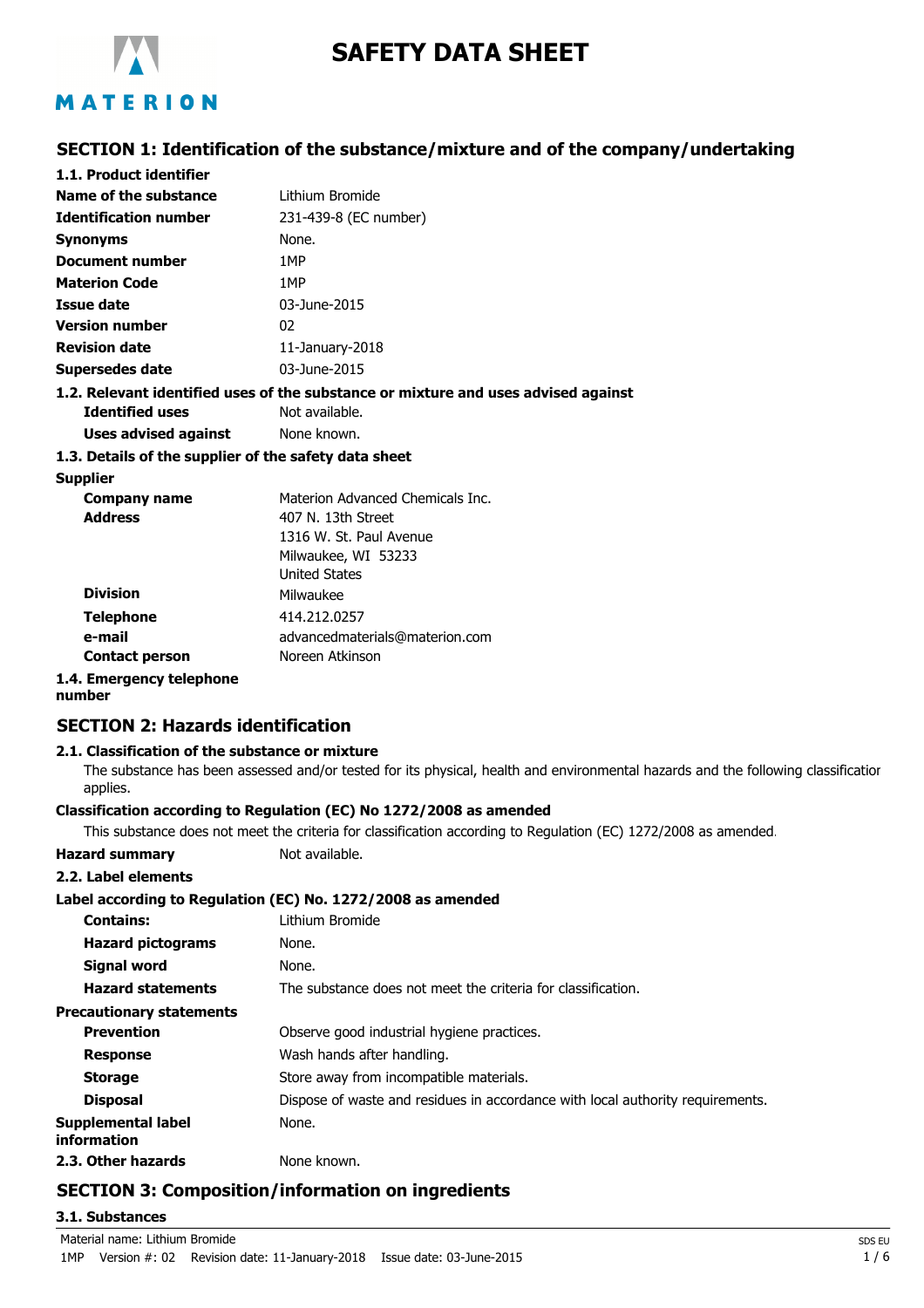| <b>General information</b>                                                                                                                                                                                                                                                                                                                  |                                                       |                                                          |                                                                                               |              |
|---------------------------------------------------------------------------------------------------------------------------------------------------------------------------------------------------------------------------------------------------------------------------------------------------------------------------------------------|-------------------------------------------------------|----------------------------------------------------------|-----------------------------------------------------------------------------------------------|--------------|
| <b>Chemical name</b>                                                                                                                                                                                                                                                                                                                        | $\frac{0}{0}$                                         | No.                                                      | CAS-No. / EC REACH Registration No. INDEX No.                                                 | <b>Notes</b> |
| Lithium Bromide                                                                                                                                                                                                                                                                                                                             | $90 - 100$                                            | 7550-35-8<br>231-439-8                                   |                                                                                               |              |
| <b>Classification:</b>                                                                                                                                                                                                                                                                                                                      |                                                       |                                                          |                                                                                               |              |
| List of abbreviations and symbols that may be used above<br>CLP: Regulation No. 1272/2008.<br>DSD: Directive 67/548/EEC.<br>M: M-factor<br>vPvB: very persistent and very bioaccumulative substance.<br>PBT: persistent, bioaccumulative and toxic substance.<br>#: This substance has been assigned Community workplace exposure limit(s). |                                                       |                                                          |                                                                                               |              |
| <b>SECTION 4: First aid measures</b>                                                                                                                                                                                                                                                                                                        |                                                       |                                                          |                                                                                               |              |
| <b>General information</b>                                                                                                                                                                                                                                                                                                                  | protect themselves.                                   |                                                          | Ensure that medical personnel are aware of the material(s) involved, and take precautions to  |              |
| 4.1. Description of first aid measures                                                                                                                                                                                                                                                                                                      |                                                       |                                                          |                                                                                               |              |
| <b>Inhalation</b>                                                                                                                                                                                                                                                                                                                           |                                                       |                                                          | Move to fresh air. Call a physician if symptoms develop or persist.                           |              |
| <b>Skin contact</b>                                                                                                                                                                                                                                                                                                                         |                                                       |                                                          | Wash off with soap and water. Get medical attention if irritation develops and persists.      |              |
| Eye contact                                                                                                                                                                                                                                                                                                                                 |                                                       |                                                          | Rinse with water. Get medical attention if irritation develops and persists.                  |              |
| <b>Ingestion</b>                                                                                                                                                                                                                                                                                                                            | Rinse mouth. Get medical attention if symptoms occur. |                                                          |                                                                                               |              |
| 4.2. Most important<br>symptoms and effects, both<br>acute and delayed                                                                                                                                                                                                                                                                      |                                                       | Direct contact with eyes may cause temporary irritation. |                                                                                               |              |
| 4.3. Indication of any<br>immediate medical attention<br>and special treatment<br>needed                                                                                                                                                                                                                                                    | Treat symptomatically.                                |                                                          |                                                                                               |              |
| <b>SECTION 5: Firefighting measures</b>                                                                                                                                                                                                                                                                                                     |                                                       |                                                          |                                                                                               |              |
| <b>General fire hazards</b>                                                                                                                                                                                                                                                                                                                 | No unusual fire or explosion hazards noted.           |                                                          |                                                                                               |              |
| 5.1. Extinguishing media                                                                                                                                                                                                                                                                                                                    |                                                       |                                                          |                                                                                               |              |
| Suitable extinguishing<br>media                                                                                                                                                                                                                                                                                                             |                                                       |                                                          | Water fog. Foam. Dry chemical powder. Carbon dioxide (CO2).                                   |              |
| <b>Unsuitable extinguishing</b><br>media                                                                                                                                                                                                                                                                                                    |                                                       |                                                          | Do not use water jet as an extinguisher, as this will spread the fire.                        |              |
| 5.2. Special hazards arising<br>from the substance or<br>mixture                                                                                                                                                                                                                                                                            | During fire, gases hazardous to health may be formed. |                                                          |                                                                                               |              |
| 5.3. Advice for firefighters<br><b>Special protective</b><br>equipment for<br>firefighters                                                                                                                                                                                                                                                  |                                                       |                                                          | Self-contained breathing apparatus and full protective clothing must be worn in case of fire. |              |
| <b>Special firefighting</b><br>procedures                                                                                                                                                                                                                                                                                                   | Use water spray to cool unopened containers.          |                                                          |                                                                                               |              |
| <b>Specific methods</b>                                                                                                                                                                                                                                                                                                                     |                                                       |                                                          | Use standard firefighting procedures and consider the hazards of other involved materials.    |              |
| <b>SECTION 6: Accidental release measures</b>                                                                                                                                                                                                                                                                                               |                                                       |                                                          |                                                                                               |              |
| 6.1. Personal precautions, protective equipment and emergency procedures                                                                                                                                                                                                                                                                    |                                                       |                                                          |                                                                                               |              |
| For non-emergency<br>personnel                                                                                                                                                                                                                                                                                                              |                                                       |                                                          | Keep unnecessary personnel away. For personal protection, see section 8 of the SDS.           |              |
| For emergency<br>responders                                                                                                                                                                                                                                                                                                                 |                                                       |                                                          | Keep unnecessary personnel away. Use personal protection recommended in Section 8 of the SDS. |              |
| 6.2. Environmental                                                                                                                                                                                                                                                                                                                          |                                                       |                                                          | Avoid discharge into drains, water courses or onto the ground.                                |              |

**precautions 6.3. Methods and material for** Stop the flow of material, if this is without risk. Following product recovery, flush area with water. **containment and cleaning up**

**6.4. Reference to other** For personal protection, see section 8 of the SDS. For waste disposal, see section 13 of the SDS. **sections**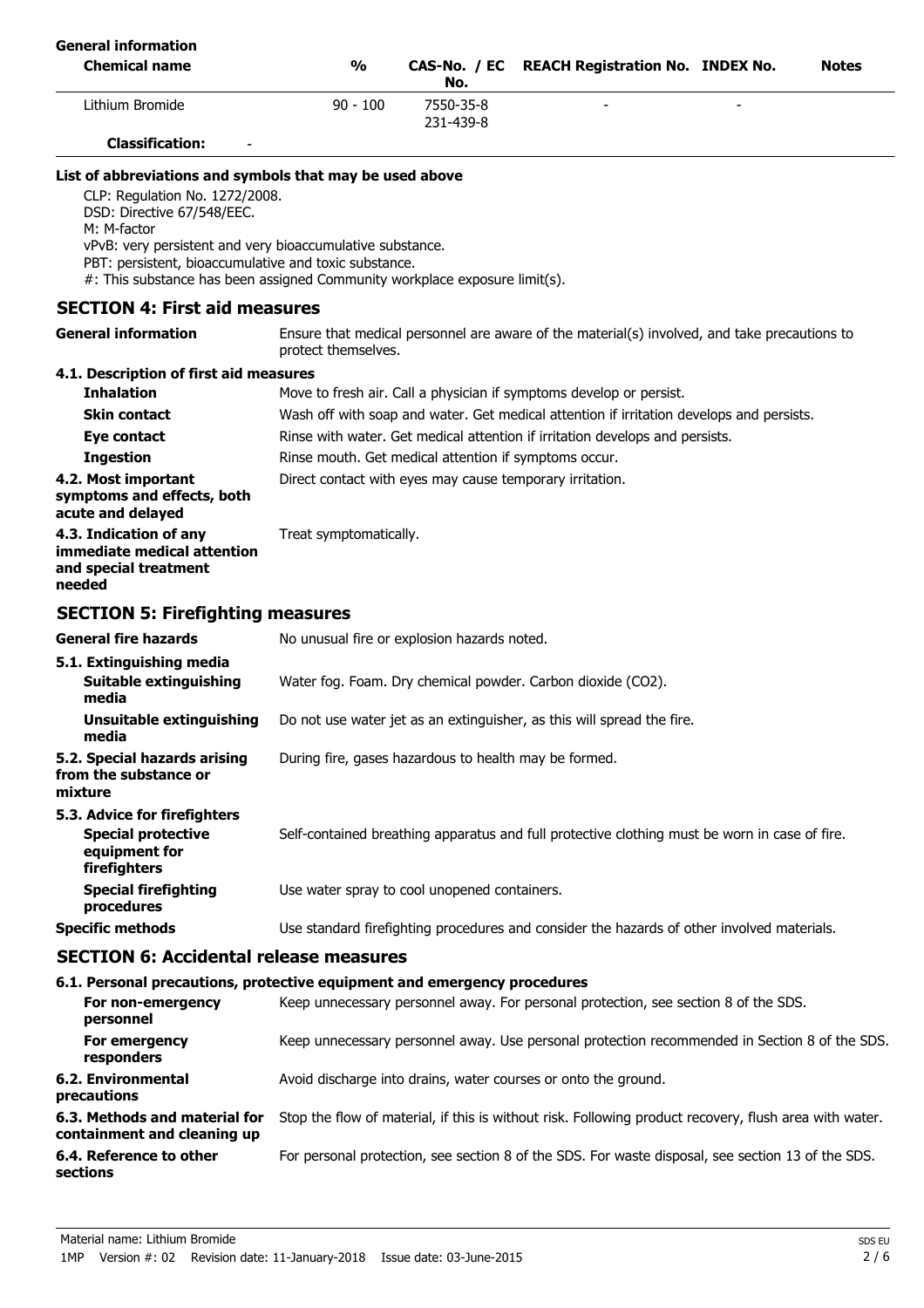# **SECTION 7: Handling and storage**

| 7.1. Precautions for safe<br>handling                                                                             | Avoid prolonged exposure. Observe good industrial hygiene practices.                                                                                                                                                        |                                                                                    |  |                    |                                                                                                                                                                                                                                                                                                                  |
|-------------------------------------------------------------------------------------------------------------------|-----------------------------------------------------------------------------------------------------------------------------------------------------------------------------------------------------------------------------|------------------------------------------------------------------------------------|--|--------------------|------------------------------------------------------------------------------------------------------------------------------------------------------------------------------------------------------------------------------------------------------------------------------------------------------------------|
| 7.2. Conditions for safe<br>storage, including any<br>incompatibilities                                           | Store in original tightly closed container. Store away from incompatible materials (see Section 10 of<br>the SDS).                                                                                                          |                                                                                    |  |                    |                                                                                                                                                                                                                                                                                                                  |
| 7.3. Specific end use(s)                                                                                          | Not available.                                                                                                                                                                                                              |                                                                                    |  |                    |                                                                                                                                                                                                                                                                                                                  |
| <b>SECTION 8: Exposure controls/personal protection</b>                                                           |                                                                                                                                                                                                                             |                                                                                    |  |                    |                                                                                                                                                                                                                                                                                                                  |
| 8.1. Control parameters                                                                                           |                                                                                                                                                                                                                             |                                                                                    |  |                    |                                                                                                                                                                                                                                                                                                                  |
| <b>Occupational exposure limits</b>                                                                               |                                                                                                                                                                                                                             |                                                                                    |  |                    |                                                                                                                                                                                                                                                                                                                  |
| Hungary. OELs. Joint Decree on Chemical Safety of Workplaces<br><b>Material</b>                                   |                                                                                                                                                                                                                             | <b>Type</b>                                                                        |  | <b>Value</b>       |                                                                                                                                                                                                                                                                                                                  |
| Lithium Bromide (CAS<br>7550-35-8)                                                                                |                                                                                                                                                                                                                             | <b>STEL</b>                                                                        |  | $0,7$ mg/m3        |                                                                                                                                                                                                                                                                                                                  |
|                                                                                                                   |                                                                                                                                                                                                                             | <b>TWA</b>                                                                         |  | $0,7 \text{ mg/m}$ |                                                                                                                                                                                                                                                                                                                  |
| Sweden. OELs. Work Environment Authority (AV), Occupational Exposure Limit Values (AFS 2015:7)<br><b>Material</b> |                                                                                                                                                                                                                             | <b>Type</b>                                                                        |  | <b>Value</b>       | <b>Form</b>                                                                                                                                                                                                                                                                                                      |
| Lithium Bromide (CAS<br>7550-35-8)                                                                                |                                                                                                                                                                                                                             | Ceiling                                                                            |  | $0,02$ mg/m3       | Inhalable dust.                                                                                                                                                                                                                                                                                                  |
| <b>Biological limit values</b>                                                                                    |                                                                                                                                                                                                                             | No biological exposure limits noted for the ingredient(s).                         |  |                    |                                                                                                                                                                                                                                                                                                                  |
| <b>Recommended monitoring</b><br>procedures                                                                       |                                                                                                                                                                                                                             | Follow standard monitoring procedures.                                             |  |                    |                                                                                                                                                                                                                                                                                                                  |
| <b>Derived no effect levels</b><br>(DNELs)                                                                        | Not available.                                                                                                                                                                                                              |                                                                                    |  |                    |                                                                                                                                                                                                                                                                                                                  |
| <b>Predicted no effect</b><br>concentrations (PNECs)                                                              | Not available.                                                                                                                                                                                                              |                                                                                    |  |                    |                                                                                                                                                                                                                                                                                                                  |
| 8.2. Exposure controls                                                                                            |                                                                                                                                                                                                                             |                                                                                    |  |                    |                                                                                                                                                                                                                                                                                                                  |
| <b>Appropriate engineering</b><br>controls                                                                        |                                                                                                                                                                                                                             | limits have not been established, maintain airborne levels to an acceptable level. |  |                    | Good general ventilation (typically 10 air changes per hour) should be used. Ventilation rates should<br>be matched to conditions. If applicable, use process enclosures, local exhaust ventilation, or other<br>engineering controls to maintain airborne levels below recommended exposure limits. If exposure |
| Individual protection measures, such as personal protective equipment                                             |                                                                                                                                                                                                                             |                                                                                    |  |                    |                                                                                                                                                                                                                                                                                                                  |
| <b>General information</b>                                                                                        |                                                                                                                                                                                                                             | with the supplier of the personal protective equipment.                            |  |                    | Personal protection equipment should be chosen according to the CEN standards and in discussion                                                                                                                                                                                                                  |
| <b>Eye/face protection</b>                                                                                        |                                                                                                                                                                                                                             | Wear safety glasses with side shields (or goggles).                                |  |                    |                                                                                                                                                                                                                                                                                                                  |
| <b>Skin protection</b>                                                                                            |                                                                                                                                                                                                                             |                                                                                    |  |                    |                                                                                                                                                                                                                                                                                                                  |
| - Hand protection                                                                                                 | supplier.                                                                                                                                                                                                                   |                                                                                    |  |                    | Wear appropriate chemical resistant gloves. Suitable gloves can be recommended by the glove                                                                                                                                                                                                                      |
| - Other                                                                                                           |                                                                                                                                                                                                                             | Wear suitable protective clothing.                                                 |  |                    |                                                                                                                                                                                                                                                                                                                  |
| <b>Respiratory protection</b>                                                                                     |                                                                                                                                                                                                                             | In case of insufficient ventilation, wear suitable respiratory equipment.          |  |                    |                                                                                                                                                                                                                                                                                                                  |
| <b>Thermal hazards</b>                                                                                            |                                                                                                                                                                                                                             | Wear appropriate thermal protective clothing, when necessary.                      |  |                    |                                                                                                                                                                                                                                                                                                                  |
| <b>Hygiene measures</b>                                                                                           | Always observe good personal hygiene measures, such as washing after handling the material and<br>before eating, drinking, and/or smoking. Routinely wash work clothing and protective equipment to<br>remove contaminants. |                                                                                    |  |                    |                                                                                                                                                                                                                                                                                                                  |
| <b>Environmental exposure</b><br>controls                                                                         |                                                                                                                                                                                                                             | Environmental manager must be informed of all major releases.                      |  |                    |                                                                                                                                                                                                                                                                                                                  |

# **SECTION 9: Physical and chemical properties**

### **9.1. Information on basic physical and chemical properties**

| <b>Appearance</b>      |                |
|------------------------|----------------|
| <b>Physical state</b>  | Solid.         |
| Form                   | Solid.         |
| Colour                 | Not available. |
| Odour                  | Not available. |
| <b>Odour threshold</b> | Not available. |
| рH                     | Not available. |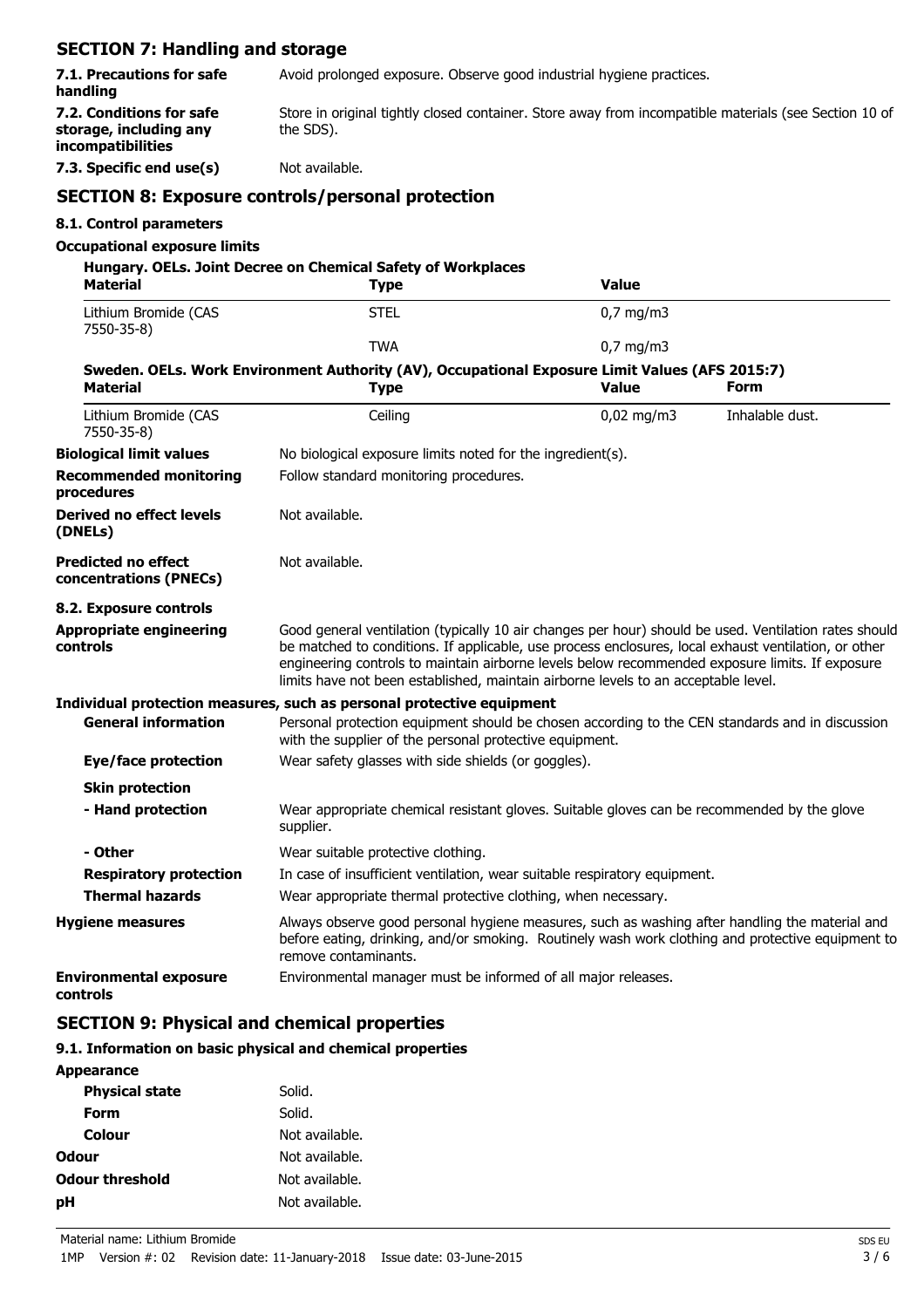| <b>Melting point/freezing point</b>               | Not available.           |
|---------------------------------------------------|--------------------------|
| <b>Initial boiling point and</b><br>boiling range | Not available.           |
| <b>Flash point</b>                                | Not available.           |
| <b>Evaporation rate</b>                           | Not available.           |
| <b>Flammability (solid, gas)</b>                  | Not available.           |
| Upper/lower flammability or explosive limits      |                          |
| Flammability limit - lower<br>(%)                 | Not available.           |
| <b>Flammability limit -</b><br>upper $(% )$       | Not available.           |
| <b>Vapour pressure</b>                            | < 0,0000001 kPa at 25 °C |
| <b>Vapour density</b>                             | Not available.           |
| <b>Relative density</b>                           | Not available.           |
| Solubility(ies)                                   |                          |
| Solubility (water)                                | Not available.           |
| <b>Partition coefficient</b><br>(n-octanol/water) | Not available.           |
| <b>Auto-ignition temperature</b>                  | Not available.           |
| <b>Decomposition temperature</b>                  | Not available.           |
| <b>Viscosity</b>                                  | Not available.           |
| <b>Explosive properties</b>                       | Not explosive.           |
| <b>Oxidising properties</b>                       | Not oxidising.           |
| 9.2. Other information                            |                          |
| Molecular formula                                 | BrLi                     |

# **SECTION 10: Stability and reactivity**

| 10.1. Reactivity                            | The product is stable and non-reactive under normal conditions of use, storage and transport. |
|---------------------------------------------|-----------------------------------------------------------------------------------------------|
| 10.2. Chemical stability                    | Material is stable under normal conditions.                                                   |
| 10.3. Possibility of hazardous<br>reactions | No dangerous reaction known under conditions of normal use.                                   |
| 10.4. Conditions to avoid                   | Contact with incompatible materials.                                                          |
| 10.5. Incompatible materials                | Strong oxidising agents.                                                                      |
| 10.6. Hazardous<br>decomposition products   | No hazardous decomposition products are known.                                                |

# **SECTION 11: Toxicological information**

| <b>General information</b>                      | Occupational exposure to the substance or mixture may cause adverse effects.                                           |
|-------------------------------------------------|------------------------------------------------------------------------------------------------------------------------|
| <b>Information on likely routes of exposure</b> |                                                                                                                        |
| <b>Inhalation</b>                               | Prolonged inhalation may be harmful.                                                                                   |
| <b>Skin contact</b>                             | No adverse effects due to skin contact are expected.                                                                   |
| Eye contact                                     | Direct contact with eyes may cause temporary irritation.                                                               |
| <b>Ingestion</b>                                | May cause discomfort if swallowed. However, ingestion is not likely to be a primary route of<br>occupational exposure. |
| <b>Symptoms</b>                                 | Exposure may cause temporary irritation, redness, or discomfort.                                                       |
| 11.1. Information on toxicological effects      |                                                                                                                        |
| <b>Acute toxicity</b>                           | No data available.                                                                                                     |
| <b>Skin corrosion/irritation</b>                | Due to partial or complete lack of data the classification is not possible.                                            |
| Serious eye damage/eye<br>irritation            | Due to partial or complete lack of data the classification is not possible.                                            |
| <b>Respiratory sensitisation</b>                | Due to partial or complete lack of data the classification is not possible.                                            |
| <b>Skin sensitisation</b>                       | Due to partial or complete lack of data the classification is not possible.                                            |
| <b>Germ cell mutagenicity</b>                   | Due to partial or complete lack of data the classification is not possible.                                            |
| Carcinogenicity                                 | Due to partial or complete lack of data the classification is not possible.                                            |
| at work (as amended)                            | Hungary. 26/2000 EüM Ordinance on protection against and preventing risk relating to exposure to carcinogens           |
| Not listed.                                     |                                                                                                                        |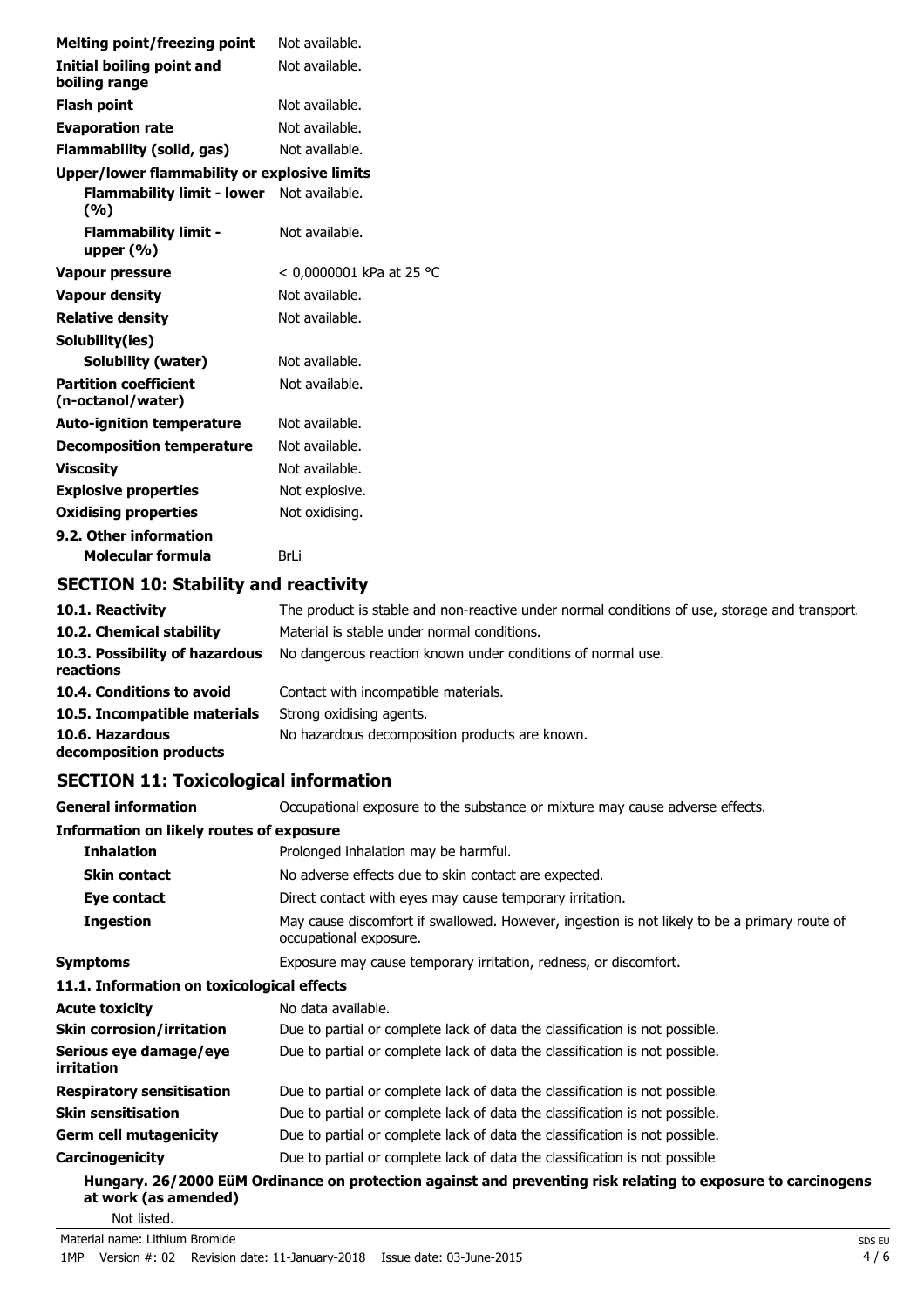| <b>Reproductive toxicity</b>                          | Due to partial or complete lack of data the classification is not possible. |
|-------------------------------------------------------|-----------------------------------------------------------------------------|
| Specific target organ toxicity<br>- single exposure   | Due to partial or complete lack of data the classification is not possible. |
| Specific target organ toxicity<br>- repeated exposure | Due to partial or complete lack of data the classification is not possible. |
| <b>Aspiration hazard</b>                              | Due to partial or complete lack of data the classification is not possible. |
| Mixture versus substance<br>information               | No information available.                                                   |
| <b>Other information</b>                              | Not available.                                                              |

#### **SECTION 12: Ecological information**

| 12.1. Toxicity                                            | The product is not classified as environmentally hazardous. However, this does not exclude the<br>possibility that large or frequent spills can have a harmful or damaging effect on the environment. |
|-----------------------------------------------------------|-------------------------------------------------------------------------------------------------------------------------------------------------------------------------------------------------------|
| 12.2. Persistence and<br>degradability                    | No data is available on the degradability of this product.                                                                                                                                            |
| 12.3. Bioaccumulative<br>potential                        | No data available.                                                                                                                                                                                    |
| <b>Partition coefficient</b><br>n-octanol/water (log Kow) | Not available.                                                                                                                                                                                        |
| <b>Bioconcentration factor (BCF)</b>                      | Not available.                                                                                                                                                                                        |
| 12.4. Mobility in soil                                    | No data available.                                                                                                                                                                                    |
| 12.5. Results of PBT<br>and vPvB<br>assessment            | Not available.                                                                                                                                                                                        |
| 12.6. Other adverse effects                               | No other adverse environmental effects (e.g. ozone depletion, photochemical ozone creation<br>potential, endocrine disruption, global warming potential) are expected from this component.            |

### **SECTION 13: Disposal considerations**

#### **13.1. Waste treatment methods**

| <b>Residual waste</b>                  | Dispose of in accordance with local regulations. Empty containers or liners may retain some product<br>residues. This material and its container must be disposed of in a safe manner (see: Disposal<br>instructions). |
|----------------------------------------|------------------------------------------------------------------------------------------------------------------------------------------------------------------------------------------------------------------------|
| <b>Contaminated packaging</b>          | Since emptied containers may retain product residue, follow label warnings even after container is<br>emptied. Empty containers should be taken to an approved waste handling site for recycling or<br>disposal.       |
| <b>EU waste code</b>                   | The Waste code should be assigned in discussion between the user, the producer and the waste<br>disposal company.                                                                                                      |
| <b>Disposal</b><br>methods/information | Collect and reclaim or dispose in sealed containers at licensed waste disposal site.                                                                                                                                   |
| <b>Special precautions</b>             | Dispose in accordance with all applicable regulations.                                                                                                                                                                 |

### **SECTION 14: Transport information**

#### **ADR**

14.1. - 14.6.: Not regulated as dangerous goods.

### **RID**

14.1. - 14.6.: Not regulated as dangerous goods.

### **ADN**

14.1. - 14.6.: Not regulated as dangerous goods.

### **IATA**

14.1. - 14.6.: Not regulated as dangerous goods.

### **IMDG**

14.1. - 14.6.: Not regulated as dangerous goods.

# **SECTION 15: Regulatory information**

# **15.1. Safety, health and environmental regulations/legislation specific for the substance or mixture**

### **EU regulations**

**Regulation (EC) No. 1005/2009 on substances that deplete the ozone layer, Annex I and II, as amended** Not listed.

# **Regulation (EC) No. 850/2004 On persistent organic pollutants, Annex I as amended**

Not listed.